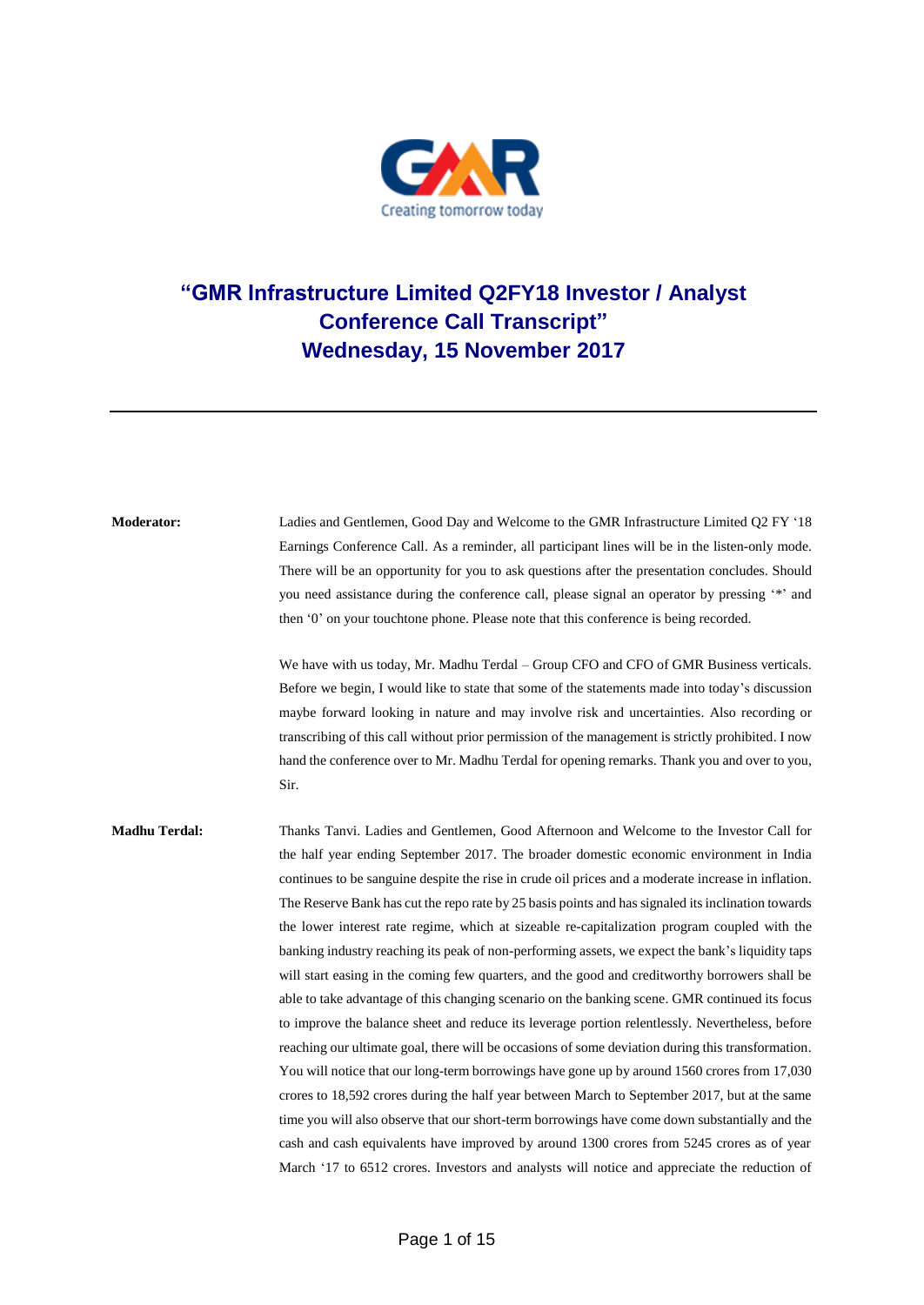

short-term borrowing and the replacement by long-term borrowings which shall be a healthy development for the group as a whole.

As you are aware, stringent norms are being enforced for the on-time repayment of the obligations, and therefore, your company which is duty bound to ensure our readiness for meeting the commitments and to avoid any mismatch between our divestment receipt and our obligations have proactively secured a large credit facility to ensure that the group's liquidity is maintained at all times at a very comfortable level. I would like to assure the investors that the increase in borrowings shall be brought down as early as possible coinciding with the disinvestment receipts expected in the coming few quarters. You will also notice that the group's position of net debt has not changed much.

Our main area of business in the airport, the Government has announced a series of initiatives like 25 year master plan for the airport sector, the announcement of building of new 100 airports, building of new terminal in 16 airports by Airport Authority of India involving an investment of about 11,000 crores are pointers to a healthy growth in the airport sector. Reflecting this, our airports particularly Delhi Airport and Hyderabad Airport continue to show its robust growth. The aero revenues in Delhi, traffic went up by around 13% while in Hyderabad the traffic went up by 18%. Of course, on the tariff determination part, obviously in line with the Supreme Court order, AERA had implemented the interim tariff order with effect on July 7, 2017, and which has led to a significant drop in the aeronautical tariffs by 89%, but the reduction in Aero revenues has been partially mitigated by a very healthy traffic growth of 13% coupled with 15% strong growth in the non-aero segment. The Delhi Airport's non-aero revenue increased by 15% from 744 crores to 853 crores. Retail revenue grew up by 10%, cargo revenue went up by 22%, and advertisement revenues grew by 38% for the half year. Even the CPD, the commercial property segment, the rentals grew up from 82 crores to 87 crores during the half year. In the meantime, Delhi Airport has operationalized the Terminal-2 to ease the congestion and pave way for the expansion of the Terminal-1.

As far as Hyderabad Airport is concerned, the traffic again showed a robust growth of 18%, but most importantly, its non-aero revenues also grew up by another 15% from 185 to 213 crores. You will notice that the GMR Hyderabad Airport continued its profit streak where during the half year, the profit went up by almost 72% from a level of 146 crores to 251 crores and reflecting this Hyderabad Airport also declared an interim dividend of 15% on the back of the half-yearly performance. Another significant development over the de-banking as well as reduction of interest was the successful issue of a \$350 million bond from Hyderabad Airport. In an unprecedented pricing advantage, Hyderabad Airport secured a \$350 million ten-year money at 4.25% per annum, and it has replaced all its rupee term loan as well as the current ECB. With this, you will notice that both Hyderabad Airport and Delhi International Airports have been completely refinanced by long-term bonds and there is no dependent on the banking sector.

Continuing with the same trend in the improvement of airport performance, our Cebu Airport in Philippines also achieved a traffic growth of 14% during the half year, while the EBITDA grew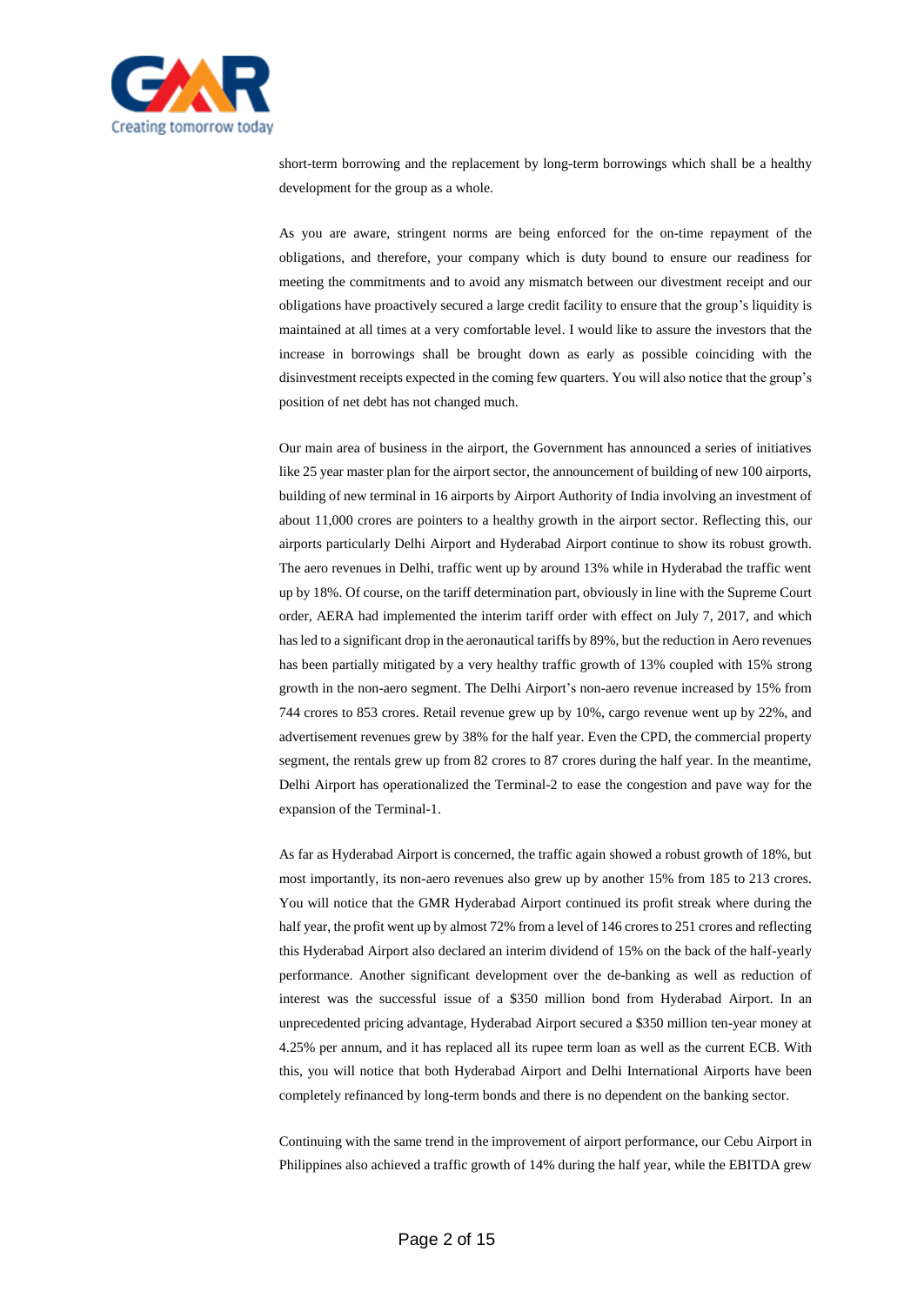

up by 36%, the Cebu profit went up by as much as 50% from a level of 64 crores to 94 crores, and our latest bid in the airport sector Goa, it achieved the financial closure of project debt of 1330 crores in time and we are expected to sign the EPC contractor in a very, very short time. Energy sector which has been a relatively laggard sector, continue to consolidate during the half year. Our revenues increased from 416 crores for the year March '17 to 681 crores and the losses of continuing operations maintained at the same level without any adverse effect. As far as Warora is concerned, which is our most operating and healthy energy company, PLF improved from 61% to 71% and EBITDA increased from 255 crores to 278 crores. It continued to be profitable and for the third quarter successively. It achieved net profit of 24 crores for H1FY18 against a loss of 50 crores during the previous half year, and very important point reflecting the GMR's borrowing ability, it brought down the interest cost from 236 crores during the last half year to 206 crores, you will notice that across all the energy verticals, more or less the interest cost has come down.

As for as Kamalanga is concerned the most significant achievement of Kamalanga is where it secured a 1.5 million tons of firm linkage under the SHAKTI scheme. With this, Kamalanga has achieved the full fuel security. While its PLF improved to 62%, EBITDA went up by 11% from a level of 295 crores to 328 crores. Importantly, the losses in Kamalanga were reduced by as much as 50% from 189 crores to 85 crores during the half year, and again as I mentioned in Warora, the interest cost has come down from 344 crores to 323 crores. Our international presence of PT GEMS that is in the coal mine, it has turned completely on the positive side compared to the last year and the sales have registered a 22% increase from 5.4 million tons last half year to 6.6 million tons this half year. The EBITDA has jumped by almost more than three times as against the EBITDA of 158 crores for the last half year, this year PT GEMS registered an EBITDA of 503 crores and the profit as against the last half year profit of 25 crores, the profit jumped by as much as almost like from 25 crores to 341 crores, almost about 12 times, and again here the interest cost has come down from 184 crores to 87 crores. With this, I would like to close my initial observations and I would like to open the platform for question and answers, please.

**Moderator:** Thank you. We will now begin the question and answer session. We have our first question from the line of Giriraj Daga from KM Visariya Family Trust. Please go ahead.

**Giriraj Daga:** First question is related to this Delhi Airport tariff, so I believe the court has given two months for the resolution of that, is there anything which you have heard or if you can update us about that, how is the situation?

**Sidharath Kapur:** From July, TDSAT which has now become the designated authority for appeals against AERA have been hearing the appeals for the 1<sup>st</sup> control period of Delhi, which was pending before the appellate authority earlier and the progress has been very, very good. There has been hearing practically every day five days a week and the hearings have just got concluded and we are hoping that the orders will be out say by latter part of December as far as the Control Period 1 is concerned and Control Period 2 orders, the appeals, broadly there are two or three things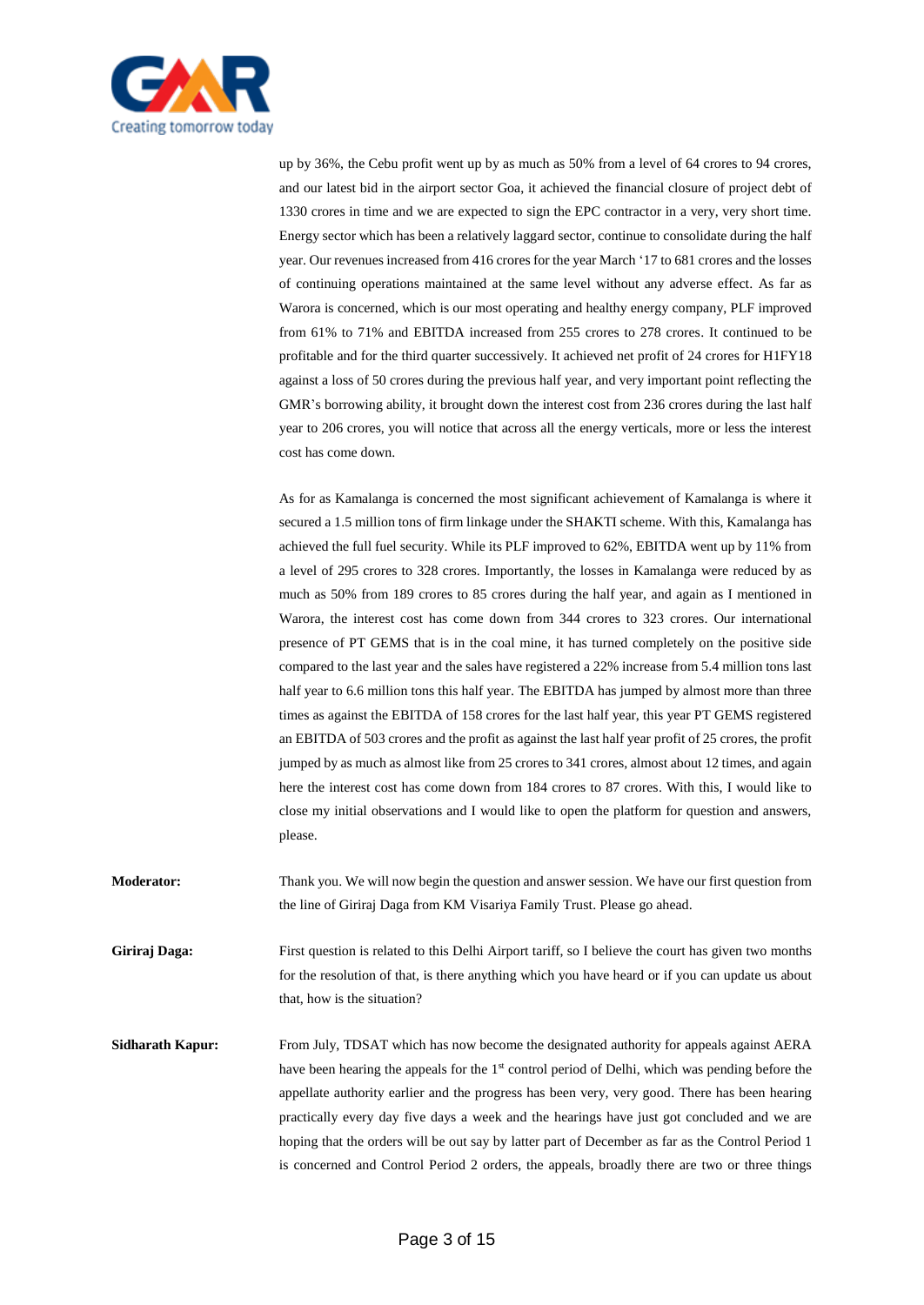

which are exceptional in Control Period 2, which are not there in Control Period 1, but most of the items are quite common, so we are expecting a very quick resolution with the issues which are now pending in appellate, so that is the current status.

- **Giriraj Daga:** Sir, just a follow up, Control Period 1, apart from the issue of higher ROE and the interest on the real estate deposits, we are discussing about the same issue?
- **Sidharath Kapur:** These are couple of those issues, but there is a fairly long list of other issues also, so we were having, it is not just these two issues, of course these two are the major ones, but there are few other major ones and some minor ones also.
- **Giriraj Daga:** My second question is related to our power plant of Rajahmundry and Chhattisgarh, like what is the status there now, like SDR period is over I believe?

**Parag Parikh:** As far as Chhattisgarh and Rajahmundry are concerned, this does gives us a standstill period of 18 months. As far as Rajahmundry is concerned, the 18-month period is over whilst as far as Chhattisgarh is concerned, it is not yet over, it gets over in the coming year in January.

- Giriraj Daga: Sir, any update on the corporate guarantee we have given for Chhattisgarh?
- **Parag Parikh:** There is no GMR Infra's corporate guarantee be given as far as Chhattisgarh is concerned.
- Giriraj Daga: For Rajahmundry?
- **Parag Parikh:** Having said that, obviously the intent is to find some sort of resolution for both Rajahmundry as well as on Chhattisgarh, so A, we are talking to lenders in terms of the way forward and resolution, B, like in any case of an SDR, normally the lenders also look at divesting their equity in favor of any new investors, so both these possibilities are being discussed with the lenders and certainly we are hoping that some sort of concrete solution is emerging over the next few months.
- Giriraj Daga: Just to confirm, there is no corporate guarantee for Rajahmundry and Chhattisgarh, both?

**Parag Parikh:** For Chhattisgarh, there is no corporate guarantee, as far as Rajahmundry is concerned, there is a corporate guarantee. Having said that, as I mentioned the objective is clearly to find some sort of a resolution across both these assets.

- Giriraj Daga: What is the amounts are, corporate guarantee?
- **Parag Parikh:** If you look at as far as the asset is concerned in line with any SDR, part of the debt has been converted into equity as the lender sort of take over more than 51% equity into the asset. In Rajahmundry, there is about 55% of equity that is being owned by lenders, and therefore, the residual debt is close to about 2350 odd crores.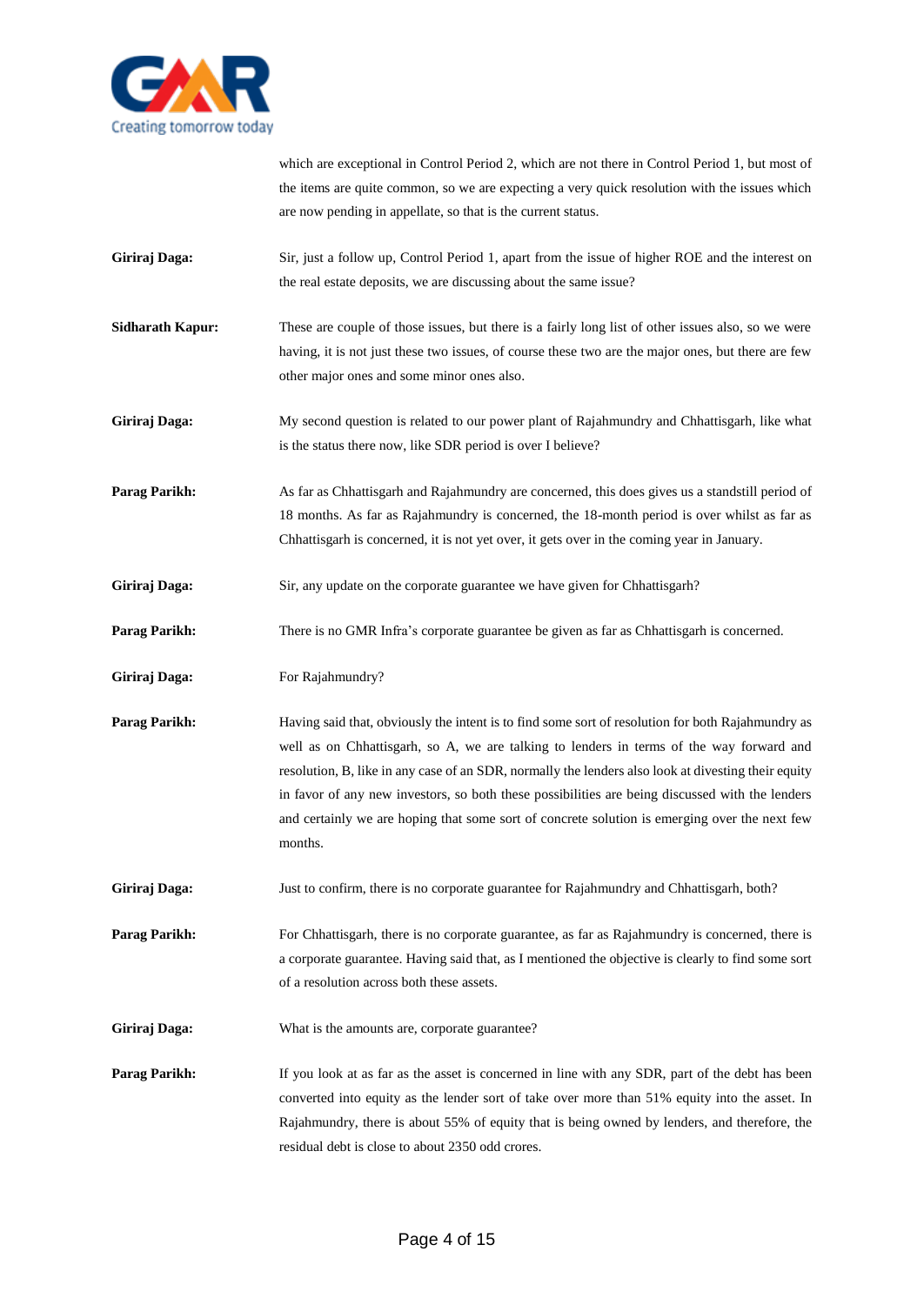

| Giriraj Daga:           | I am asking about the corporate guarantee, Sir, at the GMR level to Rajahmundry, what is the<br>amount, Sir?                                                                                                                                                                                                                                                                                                                                                                                                                                                                                                                                                                                                                                                                                                                                                                                                         |
|-------------------------|----------------------------------------------------------------------------------------------------------------------------------------------------------------------------------------------------------------------------------------------------------------------------------------------------------------------------------------------------------------------------------------------------------------------------------------------------------------------------------------------------------------------------------------------------------------------------------------------------------------------------------------------------------------------------------------------------------------------------------------------------------------------------------------------------------------------------------------------------------------------------------------------------------------------|
| <b>Madhu Terdal:</b>    | The current outstanding debt is 2350 crores and the corporate guarantee covers it, but I would<br>like to hasten to add here that this is a force majeure case. The plant was set up under the gas<br>policy of the Government of India to support the energy sector growth during the earlier years<br>and at that point of time, the gas was almost about 78 MMSCD, it fell down to around eight or<br>16 MMSCD, so the Government as well as the bankers are completely seriously working to find<br>a solution to this. With all the sense of responsibility, I can say that there is no risk of corporate<br>guarantee as far as GMR Rajahmundry is concerned, so all the three parties involved, the lenders<br>as well as the corporate and with the support of the Government, a serious solution is being<br>found and we believe that a decent solution will be out before the end of this financial year. |
| <b>Moderator:</b>       | Thank you. The next question is from the line of Vipul Shah. Please go ahead.                                                                                                                                                                                                                                                                                                                                                                                                                                                                                                                                                                                                                                                                                                                                                                                                                                        |
| <b>Vipul Shah:</b>      | I think your presentation was uploaded little late, so can you help me with what is the average<br>tariff during the quarter for Delhi Airport and during this quarter?                                                                                                                                                                                                                                                                                                                                                                                                                                                                                                                                                                                                                                                                                                                                              |
| <b>Sidharath Kapur:</b> | There is no average tariff as such, there is a certain landing parking charges, there are housing<br>charges, there are UDF which is charged, etc?                                                                                                                                                                                                                                                                                                                                                                                                                                                                                                                                                                                                                                                                                                                                                                   |
| <b>Vipul Shah:</b>      | What I am trying to understand is what is the impact of this 89% drop tariff order in numbers?                                                                                                                                                                                                                                                                                                                                                                                                                                                                                                                                                                                                                                                                                                                                                                                                                       |
| <b>Sidharath Kapur:</b> | We expect that our aeronautical revenues on an annualized basis should be about 800 to 900<br>crores a year on an equated basis assuming that because in the current year of course the change<br>in aeronautical charges has happened somewhere in between, it has happened in July, so you<br>may not see the full impact in this quarter, but the next quarter our aeronautical revenue should<br>be of the order of about 200 to 225 crores, but as I was telling earlier that we expect a very quick<br>resolution of the issues which are pending in TDSAT and that will help us to go back to the<br>regulators based on the positive outcomes of TDSAT to have a resetting of the charges again.                                                                                                                                                                                                             |
| <b>GRK Babu:</b>        | If you look at it Q1 and Q2, 750 crores is the fall in aero revenue compared to Q1 to Q2.                                                                                                                                                                                                                                                                                                                                                                                                                                                                                                                                                                                                                                                                                                                                                                                                                            |
| <b>Vipul Shah:</b>      | There is a fall of 750 crores, right?                                                                                                                                                                                                                                                                                                                                                                                                                                                                                                                                                                                                                                                                                                                                                                                                                                                                                |
| <b>Sidharath Kapur:</b> | That is correct.                                                                                                                                                                                                                                                                                                                                                                                                                                                                                                                                                                                                                                                                                                                                                                                                                                                                                                     |
| <b>Vipul Shah:</b>      | Sir, my second question pertains to the notes on your account, I am referring to note number 4<br>where there is some arbitration on this cumulative convertible preference shares of GMR Airport<br>Limited, so can you help me understand if that arbitration goes against us, what will be impact<br>of our holding in GMR Airport?                                                                                                                                                                                                                                                                                                                                                                                                                                                                                                                                                                               |
| <b>Sidharath Kapur:</b> | That arbitration is currently on.                                                                                                                                                                                                                                                                                                                                                                                                                                                                                                                                                                                                                                                                                                                                                                                                                                                                                    |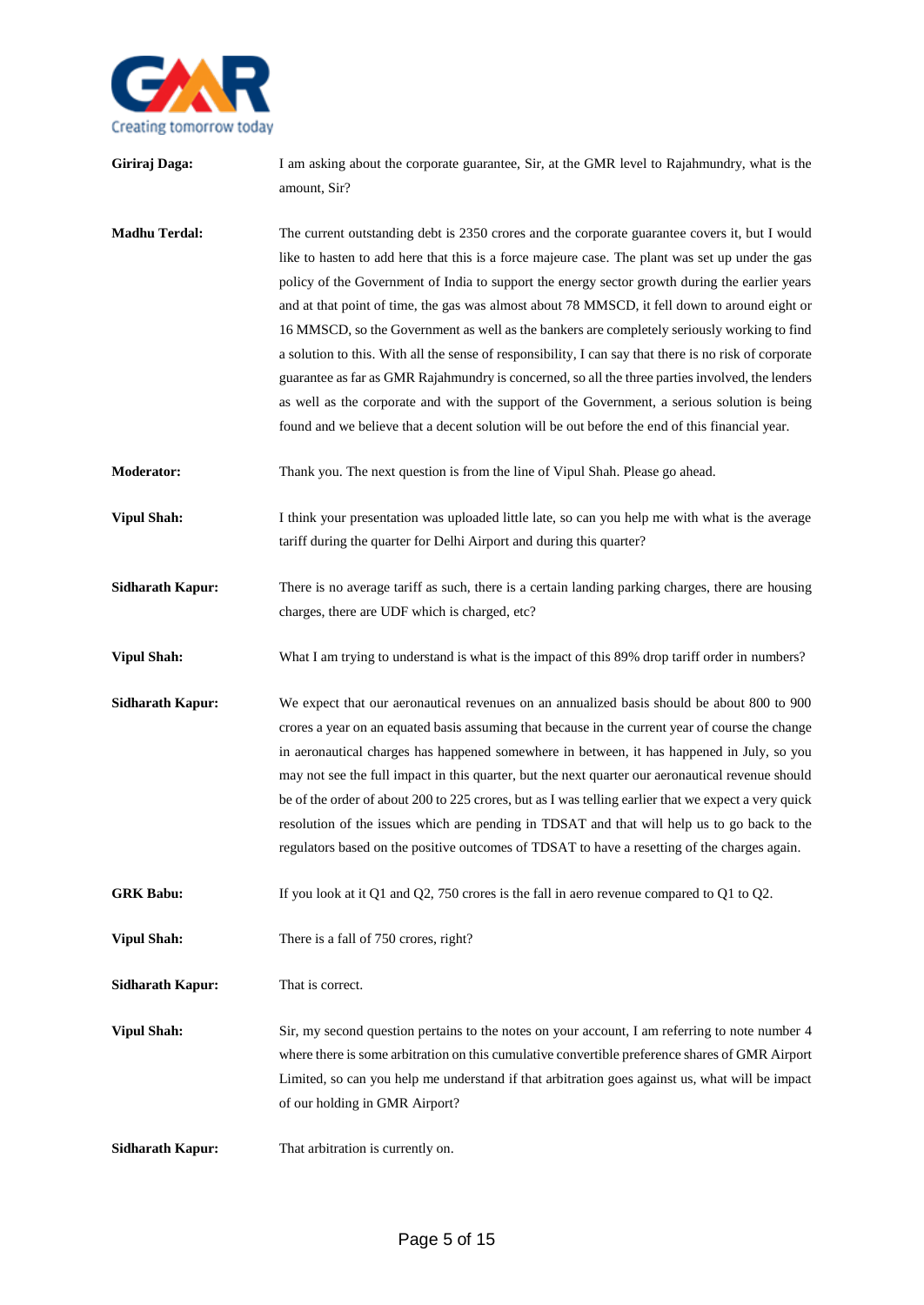

| <b>Vipul Shah:</b>      | My question is hypothetical, suppose we lose that arbitration, so our holding in GMR Airport<br>will be reduced by how much?                                                                                                                                                                                                                   |
|-------------------------|------------------------------------------------------------------------------------------------------------------------------------------------------------------------------------------------------------------------------------------------------------------------------------------------------------------------------------------------|
| <b>Sidharath Kapur:</b> | It is not a simple answer.                                                                                                                                                                                                                                                                                                                     |
| <b>Vipul Shah:</b>      | If you can explain me in some length, it will be really helpful, Sir?                                                                                                                                                                                                                                                                          |
| <b>Sidharath Kapur:</b> | It is complex for me also, it is not just complex for you. It has multiple outcomes even if we lose<br>it even if we win it, and ultimately the impact is no cash impact, there can be some conversion<br>to equity and that will of course finally depend upon the numbers which emerge with arbitration<br>considered in terms of valuation. |
| <b>Vipul Shah:</b>      | Sir, lastly you have 46% revenue sharing in DIAL, so that is both for aero and non-aero or for<br>non-aero, the percentage is different?                                                                                                                                                                                                       |
| <b>Sidharath Kapur:</b> | It is for all revenues, this percent is paid an entire revenue.                                                                                                                                                                                                                                                                                |
| <b>Vipul Shah:</b>      | Entire revenues, suppose if you will develop a proposed mall with Bharti Realty, there are also<br>whatever revenue generated from that, that also will be shared in the ratio of 46:54 right?                                                                                                                                                 |
| <b>Sidharath Kapur:</b> | Yes, 46% on all the revenue, which is hits revenue line.                                                                                                                                                                                                                                                                                       |
| <b>GRK Babu:</b>        | It is not the Bharti mall revenue, but what is the revenue share which DIAL gets on that we have<br>to get 46%.                                                                                                                                                                                                                                |
| <b>Vipul Shah:</b>      | All revenue which comes to DIAL will be shared in that ratio, right.                                                                                                                                                                                                                                                                           |
| <b>Madhu Terdal:</b>    | That is correct. Straight one number of revenue it will consist of the developmental expenses, it<br>will be consisting of rentals, so revenue will be little larger term, I think we have to understand<br>the extent of that is not straight away where the one number comes it will not happen, I would<br>like to caution you on that.     |
| <b>Moderator:</b>       | Thank you. The next question is from the line of Mayank Goyal from B&K Securities. Please<br>go ahead.                                                                                                                                                                                                                                         |
| <b>Mayank Goyal:</b>    | Recently, we heard the news that the airport partners, Malaysian Airport Holdings had created a<br>fund where they had deposited \$1.5 billion for capturing International Airport opportunities, but<br>the contribution of GMR was not disclosed, so what is the contribution that GMR is expecting<br>in that fund?                         |
| <b>Sidharath Kapur:</b> | That was some wrong information in the press, we have not found any fund with the Malaysian<br>Airport Company.                                                                                                                                                                                                                                |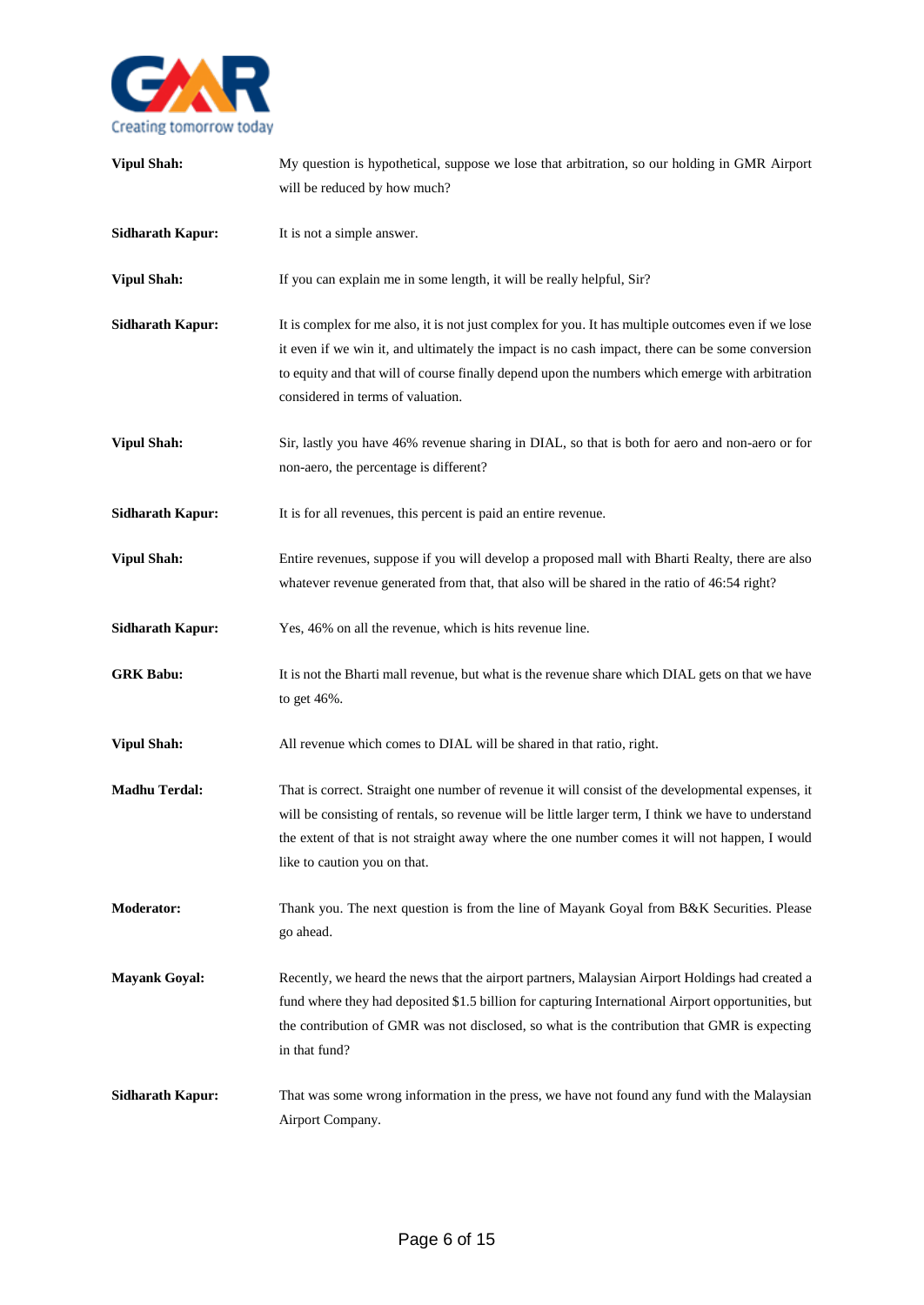

| <b>Mayank Goyal:</b>    | Are you looking for international airport opportunities, and if yes, have you put bids in any of<br>the international airport or are there any bids coming forward?                                                                                                                                                                                                                                                                                                                                                                                                                                                                                                                                                                                                                                                                                                                                                                                                                                                                                                                                                                                                                        |
|-------------------------|--------------------------------------------------------------------------------------------------------------------------------------------------------------------------------------------------------------------------------------------------------------------------------------------------------------------------------------------------------------------------------------------------------------------------------------------------------------------------------------------------------------------------------------------------------------------------------------------------------------------------------------------------------------------------------------------------------------------------------------------------------------------------------------------------------------------------------------------------------------------------------------------------------------------------------------------------------------------------------------------------------------------------------------------------------------------------------------------------------------------------------------------------------------------------------------------|
| <b>Sidharath Kapur:</b> | We are looking at international opportunities and we are actively looking at the Belgrade Airport<br>which is currently underway in the bidding process and we expect that the bids are due in<br>December, so that is the only one at this point of time which we are looking. Apart from that, of<br>course you know that we have already got the award for Crete Airport, so that we are there<br>internationally, we are there in Cebu, but future bidding opportunities at this point, currently this<br>is the one which is active.                                                                                                                                                                                                                                                                                                                                                                                                                                                                                                                                                                                                                                                  |
| <b>Mayank Goyal:</b>    | Sir, the GMR has for the past three to four years been away from the highway project, it has not<br>bid any new highway project, but given the recent thrust by the Government on the huge road<br>development program, where do you see yourself, I mean whether you are going to bid for the<br>road project as well in coming future?                                                                                                                                                                                                                                                                                                                                                                                                                                                                                                                                                                                                                                                                                                                                                                                                                                                   |
| Mohanrao M:             | To match with the asset-light and asset-light of the corporate, you might observe that from the<br>presentation also, we got the large EPC contract from the Ministry of Railways, dedicated freight<br>corridor, so this EPC contract, its size is 5000 crores, all we are focusing on this to complete this<br>by 2019, so because looking at the bandwidth etc., now we are not focusing not other highway<br>project, so main focus is on completing this 5000 crores dedicated freight corridor EPC project,<br>for the time being.                                                                                                                                                                                                                                                                                                                                                                                                                                                                                                                                                                                                                                                   |
| <b>Moderator:</b>       | Thank you. The next question is from the line of Mohit Pandey from CitiGroup. Please go ahead.                                                                                                                                                                                                                                                                                                                                                                                                                                                                                                                                                                                                                                                                                                                                                                                                                                                                                                                                                                                                                                                                                             |
| <b>Mohit Pandey:</b>    | Sir, my first question is on the Goa Airport, at this stage of time what would be the construction<br>timelines that you would be looking at here?                                                                                                                                                                                                                                                                                                                                                                                                                                                                                                                                                                                                                                                                                                                                                                                                                                                                                                                                                                                                                                         |
| <b>Sidharath Kapur:</b> | It will be about three to three-and-a-half years.                                                                                                                                                                                                                                                                                                                                                                                                                                                                                                                                                                                                                                                                                                                                                                                                                                                                                                                                                                                                                                                                                                                                          |
| <b>Mohit Pandey:</b>    | Sir, secondly on divestments, could you please elaborate on the divestment plans for say the next<br>12 to 15 months, that would be very helpful?                                                                                                                                                                                                                                                                                                                                                                                                                                                                                                                                                                                                                                                                                                                                                                                                                                                                                                                                                                                                                                          |
| <b>Madhu Terdal:</b>    | We have most of the easy routes have been completed, we have completed the disinvestment<br>program, but the current ones are being actively looked at the remaining highway portfolio which<br>the things are progressing very good. The next real developments will be happening from the<br>land areas into the special economic zones which we are holding under the urban infra business.<br>You may be aware that we are holding close to around 10,000 acres of land in Kakinada and<br>also another 3300 acres of land in Krishnagiri. There have been very, very significant<br>developments in this segment. As we have formally announced last time also, Hindustan<br>Petroleum Corporation has been doing a serious due diligence in Kakinada. There is another<br>global major refinery company is looking at establishing certain business on the Eastern segment<br>of India. The captive port which has been awarded earlier to Kakinada SEZ Port Holdings, now<br>it is in the process of being converted into a commercial port, which again is likely to increase<br>the commercial value of that. Besides that a host of at least a dozen companies have entered into |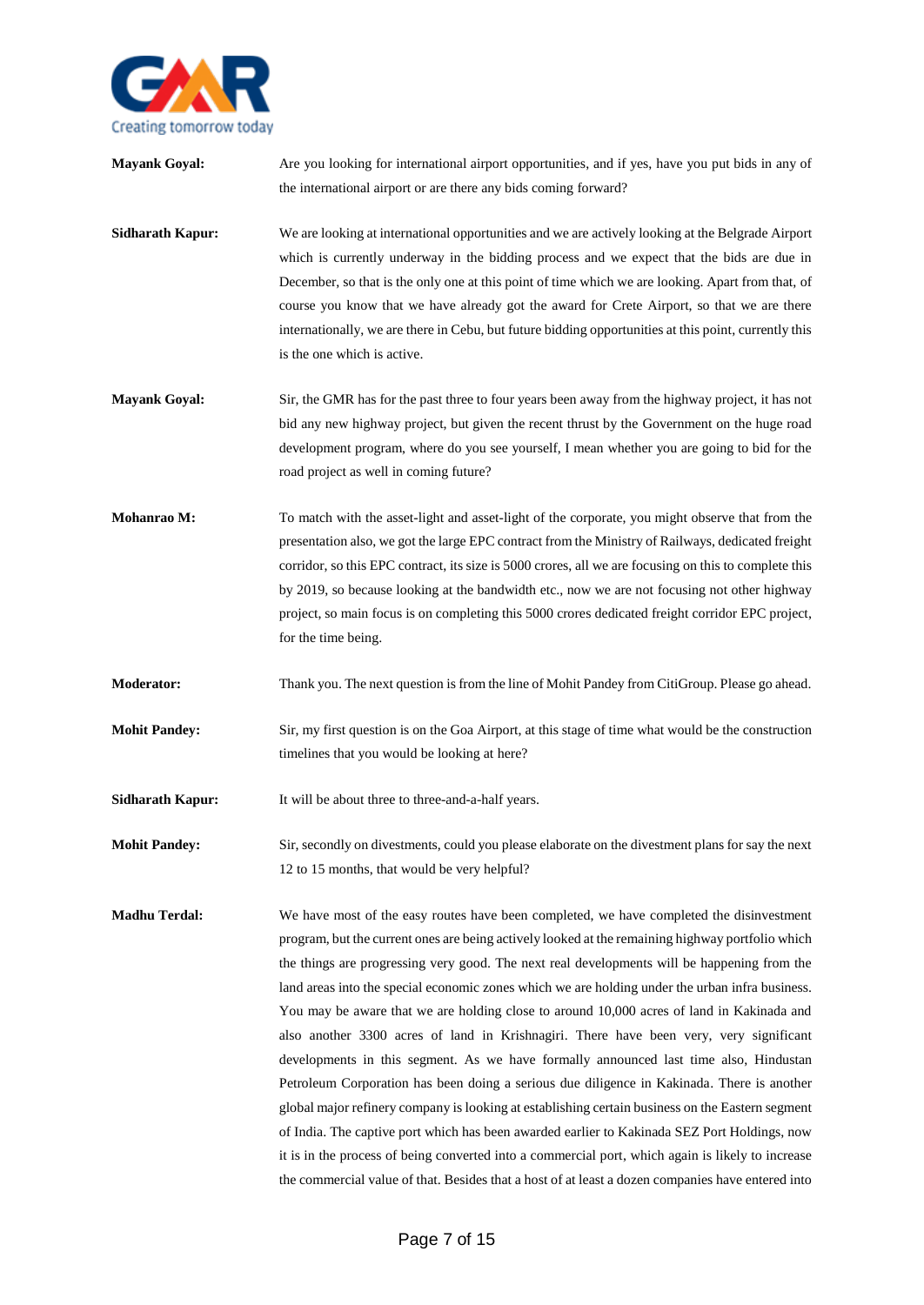

MoUs with us ranging from 5 acres to 35 to 40 acres, so we are hopeful of achieving a significant divestment of this land process. Even in Krishnagiri, a substantial area almost about one-third of acres is being acquired by the Government of Tamil Nadu also, so whether this will happen immediately in the next quarter, the answer may be no, but we are hoping that commencing from the first quarter of the next year, we expect a series of cash flows during the next year, so we believe that this inflow will impact positively on our debt positions in the next year.

**Moderator:** Thank you. The next question is from the line of Hitesh Kumar from Aksa Capital. Please go ahead.

- **Hitesh Kumar:** I just have two questions, one is with respect to the Kamalanga power plant, the 1.5 million ton of coal that we have secured under the SHAKTI scheme, is that sufficient for us to operate the plant at an optimal PLF and has the supplies already commenced from under this particular scheme. Second is with respect to the Chhattisgarh Power Plant, we just heard the Neyveli lignite management talk about doing due diligence on this plant and they are awaiting the PPA for the power plant, so if you can just share any recent developments with respect to the PPA that we are in talks with for this power plant?
- **Madhu Terdal:** What is the second question is with respect to Chhattisgarh?
- **Hitesh Kumar:** The Chhattisgarh power plant.

**Ashis Basu:** Kamalanga we had two linkages, you may be aware 500 megawatts which is the firm linkage, 550 which was tapering and which fell off consequent to mine allocation, it was extended through MoU but fell of last June. We have obtained through SHAKTI a linkage which will nearly take us there 550, 10% or 14% less of that 100%, but the plant is 35 km away from Talcher fields and with little gap through e-auction we can easily arrange, because we have been arranging much bigger quantities through e-auction till date. So far as Chhattisgarh is concerned, to keep the plant running and recover all our fixed costs, we won a bid issued by GUVNL for eight months where GUVNL will supply us the coal. We are working to get that PPA operationalized for the time being. I understand MSEDCL has also come out with a tender for 500 to 1000 megawatts for two months, so we would be looking at such opportunities. We are also interacting with parties for a longer term PPA with significant capacity at this point of time.

**Hitesh Kumar:** Has the supplies already commenced under the SHAKTI scheme, the coal supplies?

**Ashis Basu:** Not yet, I think LOI is to be issued and then it could be operationalized. I would think that from January we should be able to get the coal supplies.

**Hitesh Kumar:** What is the discount to the contracted PPAs tariff that we have agreed for this particular auction that we have won?

**Ashis Basu:** Three paisa per unit for coal supplied under this scheme.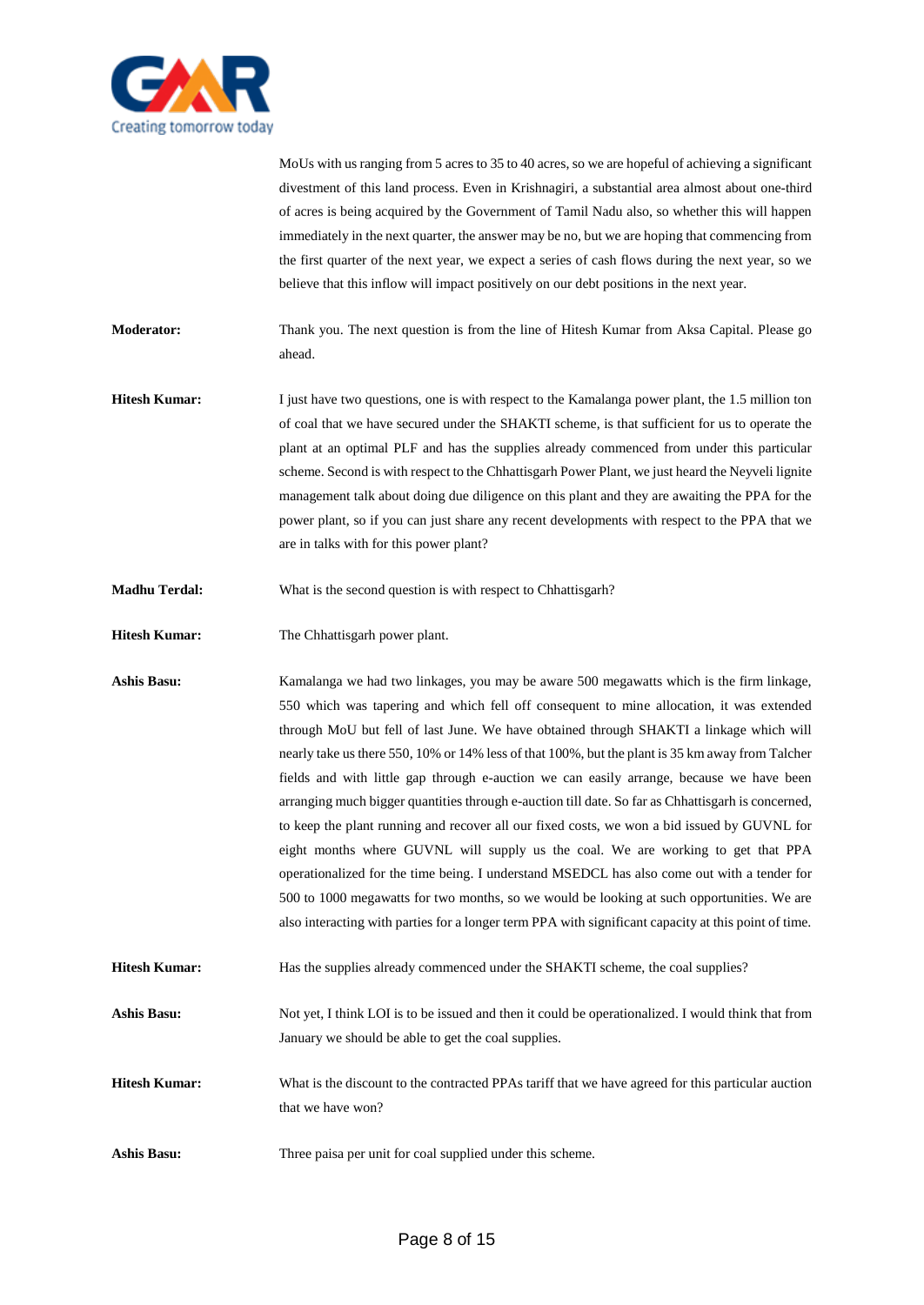

| <b>Hitesh Kumar:</b>    | I am sorry on the Chhattisgarh, what is the recent development with respect to the PPAs there?                                                                                                                                                                                                                                                                                                 |
|-------------------------|------------------------------------------------------------------------------------------------------------------------------------------------------------------------------------------------------------------------------------------------------------------------------------------------------------------------------------------------------------------------------------------------|
| <b>Ashis Basu:</b>      | As I was mentioning, we have won a bid with GUVNL at Rs. 2.80 or thereabouts tariff, so<br>GUVNL will supply its own allocation of coal to the power plant.                                                                                                                                                                                                                                    |
| <b>Hitesh Kumar:</b>    | How much of the capacity would that be taken by GUVNL?                                                                                                                                                                                                                                                                                                                                         |
| <b>Ashis Basu:</b>      | This is currently 500 megawatts for eight months. Maharashtra has also come out with a tender<br>for 500 to 1000 megawatts, we will look at participating in that also.                                                                                                                                                                                                                        |
| <b>Hitesh Kumar:</b>    | No visibility on the long term PPAs yet for this power plant?                                                                                                                                                                                                                                                                                                                                  |
| <b>Ashis Basu:</b>      | We are discussing with captive consumer of significant quantity up to 1000 megawatts, but at<br>the initial stages.                                                                                                                                                                                                                                                                            |
| <b>Moderator:</b>       | Thank you. The next question is from the line of Giriraj Daga from KM Visariya Family Trust.<br>Please go ahead.                                                                                                                                                                                                                                                                               |
| Giriraj Daga:           | If you look at the aero revenue obviously, we have seen about closer to 75% kind of a fall, so<br>when will that become effective from mid of the quarter like what date, this 89% cut?                                                                                                                                                                                                        |
| <b>Sidharath Kapur:</b> | July 7 <sup>th</sup> .                                                                                                                                                                                                                                                                                                                                                                         |
| Giriraj Daga:           | We will see the full impact coming in the third quarter of that.                                                                                                                                                                                                                                                                                                                               |
| <b>Sidharath Kapur:</b> | Yes.                                                                                                                                                                                                                                                                                                                                                                                           |
| Giriraj Daga:           | Second is there any dividend income we have booked in GMR Airport Holding company<br>because when I look at the three airports Cebu, Hyderabad, and Delhi still there is some 88 crore<br>EBITDA at the total consol level?                                                                                                                                                                    |
| <b>Sidharath Kapur:</b> | There is dividend which are being been declared both by DIAL as well as Hyderabad airport for<br>the last financial year which has been paid off in the current Financial Year.                                                                                                                                                                                                                |
| Giriraj Daga:           | That is included there. Any particular reason why the interest cost in Delhi has gone up like we<br>are sitting on cash?                                                                                                                                                                                                                                                                       |
| <b>Sidharath Kapur:</b> | Interest cost has gone up by about 8 to 10 crores because of Ind-AS adjustment at DIAL.                                                                                                                                                                                                                                                                                                        |
| Giriraj Daga:           | If you can also throw light on the expansion plan for Hyderabad and Delhi?                                                                                                                                                                                                                                                                                                                     |
| <b>Sidharath Kapur:</b> | As far as Hyderabad and Delhi, we have planned expansion programs. In Hyderabad, the<br>expansion cost is anywhere from 2000 to 2500 crores and in Delhi it should be about 8000 crores.<br>At this stage, the work has not started. As far as Hyderabad is concerned, we are in the stage<br>where we are awaiting the approval from the regulator for clearing the cost of expansion as well |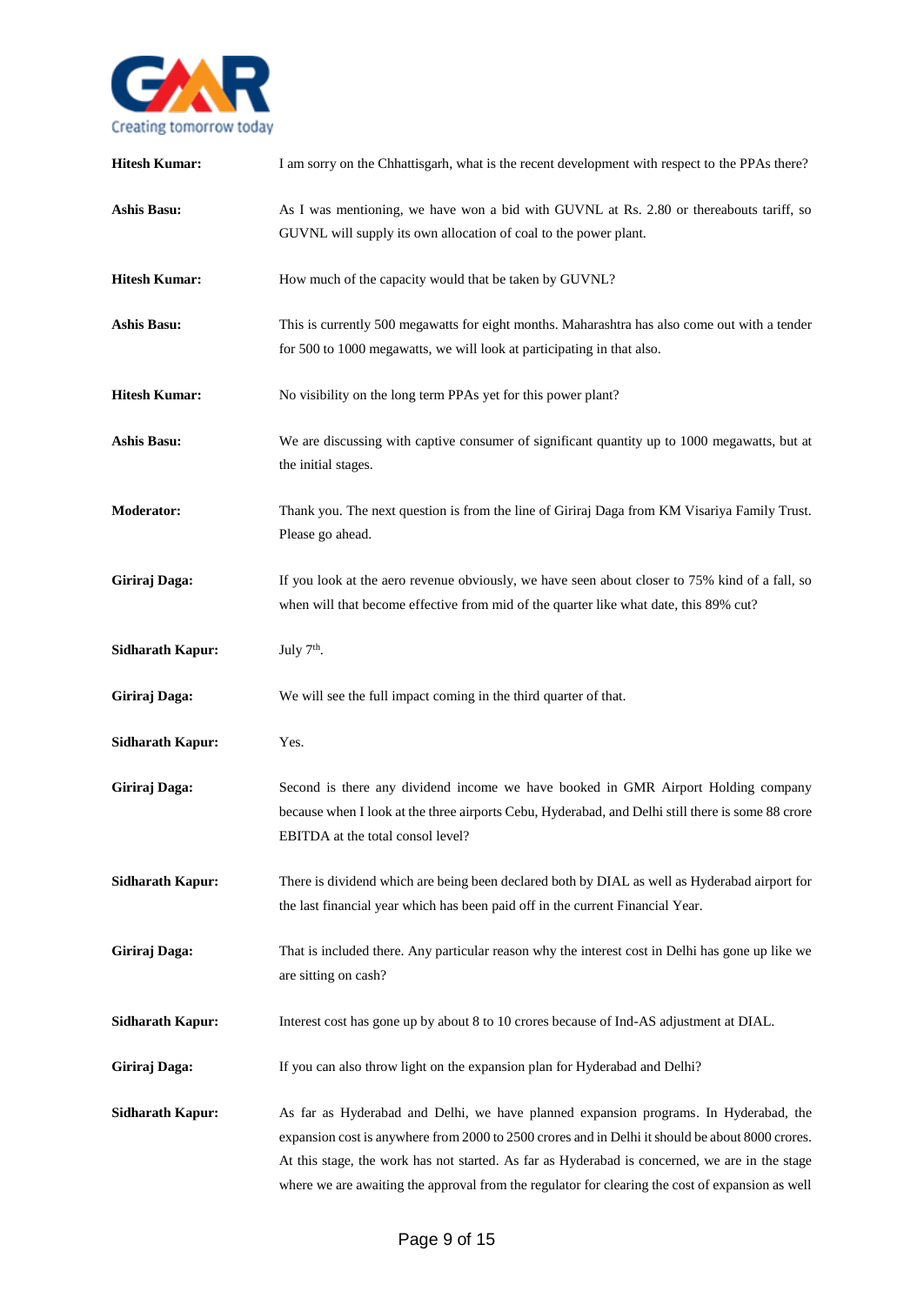

as we have applied for approvals from the regulator on the cost for Delhi, but this CAPEX program in both the airports is expected to be spread over the next three to four years.

- Giriraj Daga: What is the capacity increase at Hyderabad and Delhi, from where to where?
- **Sidharath Kapur:** Hyderabad will be from 12 million to 20 and in Delhi it will be from 62 to 80.
- **Moderator:** Thank you. The next question is from the line of Sachin Kasera from Lucky Investment managers. Please go ahead.
- **Sachin Kasera:** One, we did sell some stake in one of the Indonesian coal mines, what is the status on the monetary receipt of the same?
- **Madhu Terdal:** The sale is complete, binding agreement has also been signed, it has been referred to Singapore exchange for its approval. We are expecting the approval should happen anytime in the next three to four weeks after which the proceeds are expected, which should be in the month of December?
- **Sachin Kasera:** How much is that expected, Sir?
- **Madhu Terdal:** About \$66 million.
- **Sachin Kasera:** There is also some loan on that mine which will go away?
- **Madhu Terdal:** It is another about \$40 million of loan also will be taken over.
- **Sachin Kasera:** Any plans on monetizing GEMS, I believe you had indicated that we may look at that as an option also, any progress on that, Sir?
- **Madhu Terdal:** I will not be able to comment on this at this point of time, but I can only say that all possible options are being explored especially because the operational parameters have improved very substantially. The profitability has improved very substantially and also the market has jumped up, the per ton recovery has improved, so I think what we are looking at the whole thing and we will find some kind of a solution in the next few days.
- **Sachin Kasera:** My second question was on this Chhattisgarh Energy, there was some article in media today from Neyveli lignite saying that they are in talks with you to buy Chhattisgarh, is there any truth in that, Sir?
- **Parag Parikh:** I think what I can only state at this juncture is as a part of this process lenders have mandated one of their investment bankers to run through to look at potential buyers and to that extent rather than speculating on specific players, what I can say that ongoing discussions are going on with few parties and given the fact that SDR process needs to be completed in that period, we are hopeful to come to some conclusion before the end of this financial year.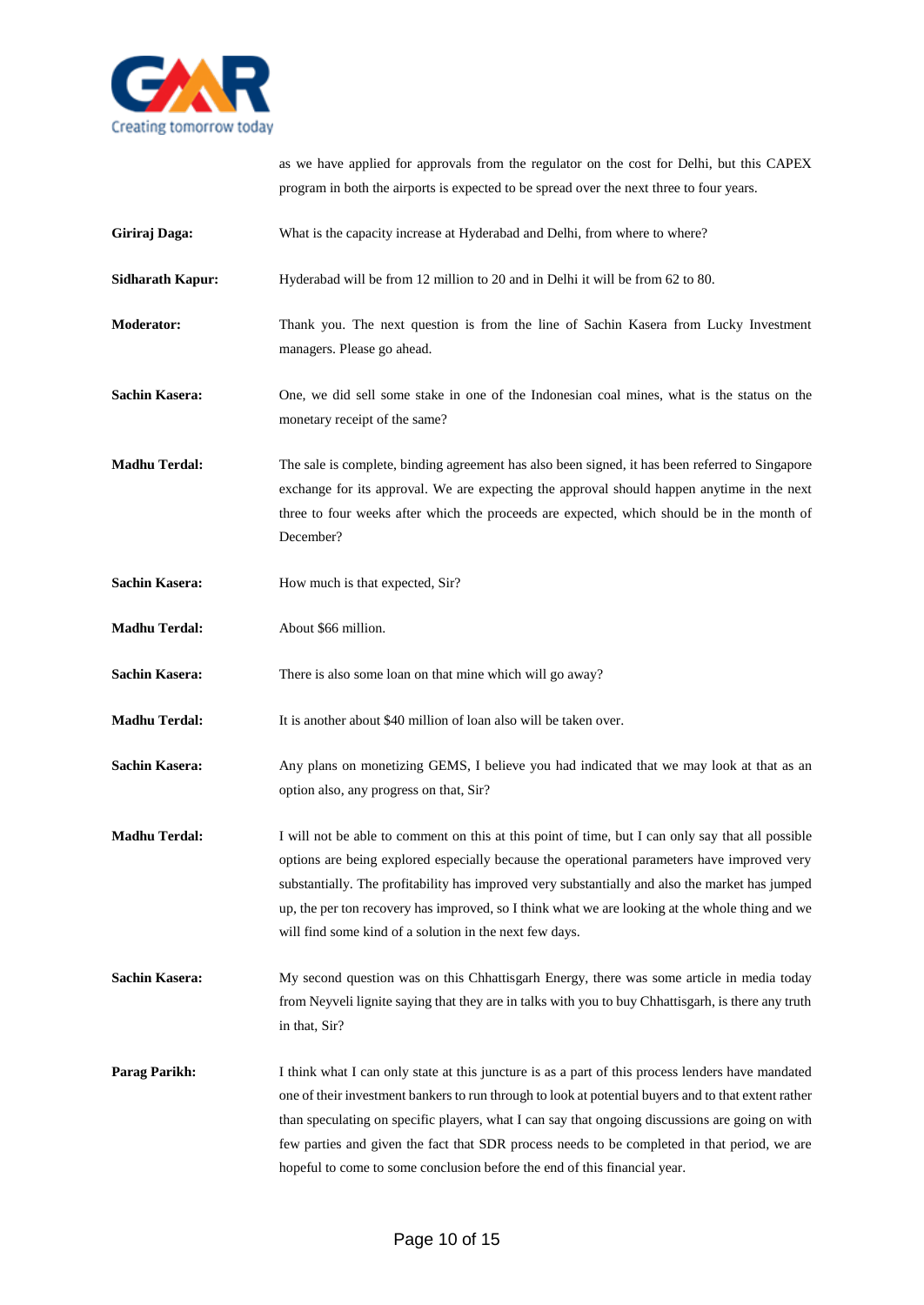

| <b>Sachin Kasera:</b>    | This contract that we have got from Gujarat at Rs. 2.80, what are the economics of it, will we<br>make any money at the net level or we only at the EBITDA level?                                                                                                                                                                                                                                                                                                                                                                                                                                                                                                                                                   |
|--------------------------|---------------------------------------------------------------------------------------------------------------------------------------------------------------------------------------------------------------------------------------------------------------------------------------------------------------------------------------------------------------------------------------------------------------------------------------------------------------------------------------------------------------------------------------------------------------------------------------------------------------------------------------------------------------------------------------------------------------------|
| <b>Ashis Basu:</b>       | The idea here is while we wait for rates to improve long-term PPA, this will cover all our<br>operating costs, overheads, and leave some small margin for our fixed cost.                                                                                                                                                                                                                                                                                                                                                                                                                                                                                                                                           |
| <b>Sachin Kasera:</b>    | Will it also cover part of our interest cost or that would not be covered through this PPA?                                                                                                                                                                                                                                                                                                                                                                                                                                                                                                                                                                                                                         |
| <b>Madhu Terdal:</b>     | Interest cost of the working capital will be completely covered, beyond that some small margin<br>would be there, it can therefore address to that extent interest costs.                                                                                                                                                                                                                                                                                                                                                                                                                                                                                                                                           |
| <b>Sachin Kasera:</b>    | Sir, any plans in terms of making the Holdco company debt free going ahead because that is the<br>stress is, because the Holdco company has a debt and it does not have any major cash flows even<br>to service that?                                                                                                                                                                                                                                                                                                                                                                                                                                                                                               |
| <b>Madhu Terdal:</b>     | There is no plan, that is our target, so we have to achieve this and we are working on that as in<br>the beginning I commented, we are taking some short-term, we are already replaced the short-<br>term borrowings with the long-term borrowings to ease the liquidity pressure now as we have<br>explained to you PTBSL share is completed for us at least 40 million debt will go away and<br>another \$66 million cash inflow will happen plus we have articulated the disinvestment process<br>ongoing on the SEZ plus the highway disinvestment program is also on, so lot of things you can<br>see. We definitely intend bringing down the corporate debt very substantially in the coming few<br>quarters. |
| <b>Sachin Kasera:</b>    | Sir, this highway monetization what is the update you have mentioned in this remark that you<br>are looking at that, can you just update us what is the update there?                                                                                                                                                                                                                                                                                                                                                                                                                                                                                                                                               |
| <b>Madhu Terdal:</b>     | At least two projects, I do not want to name them because still they are all under discussion<br>stage, so two projects we are seriously in discussion with a potential serious buyer.                                                                                                                                                                                                                                                                                                                                                                                                                                                                                                                              |
| <b>Moderator:</b>        | Thank you. The next question is from the line of Charanjeet Singh from B&K Securities. Please<br>go ahead.                                                                                                                                                                                                                                                                                                                                                                                                                                                                                                                                                                                                          |
| <b>Charanjeet Singh:</b> | The commercial property development part in Hyderabad, if you can just highlight like how the<br>development we planned going forward because right now we have monetized only around 90<br>acres and there is a large portion which has been monetized, so how is the equation there?                                                                                                                                                                                                                                                                                                                                                                                                                              |
| <b>Sidharath Kapur:</b>  | We have done about 100 acres so far in Hyderabad and the Hyderabad market is showing signs<br>of buoyancy at this point of time and the land at the airport is very clean from a title point of<br>view and the facilities available, infrastructure available is much better than the land which is<br>outside in the surroundings, so we have seen significant interest coming in as far as the land is<br>concerned, we have enquiries of approximately 300 acres at this point of time. Our strategy is<br>of course and it continues to be to monetize the land through leasing of land, but we are also<br>looking at doing some self-development ourselves especially where there are some very critical     |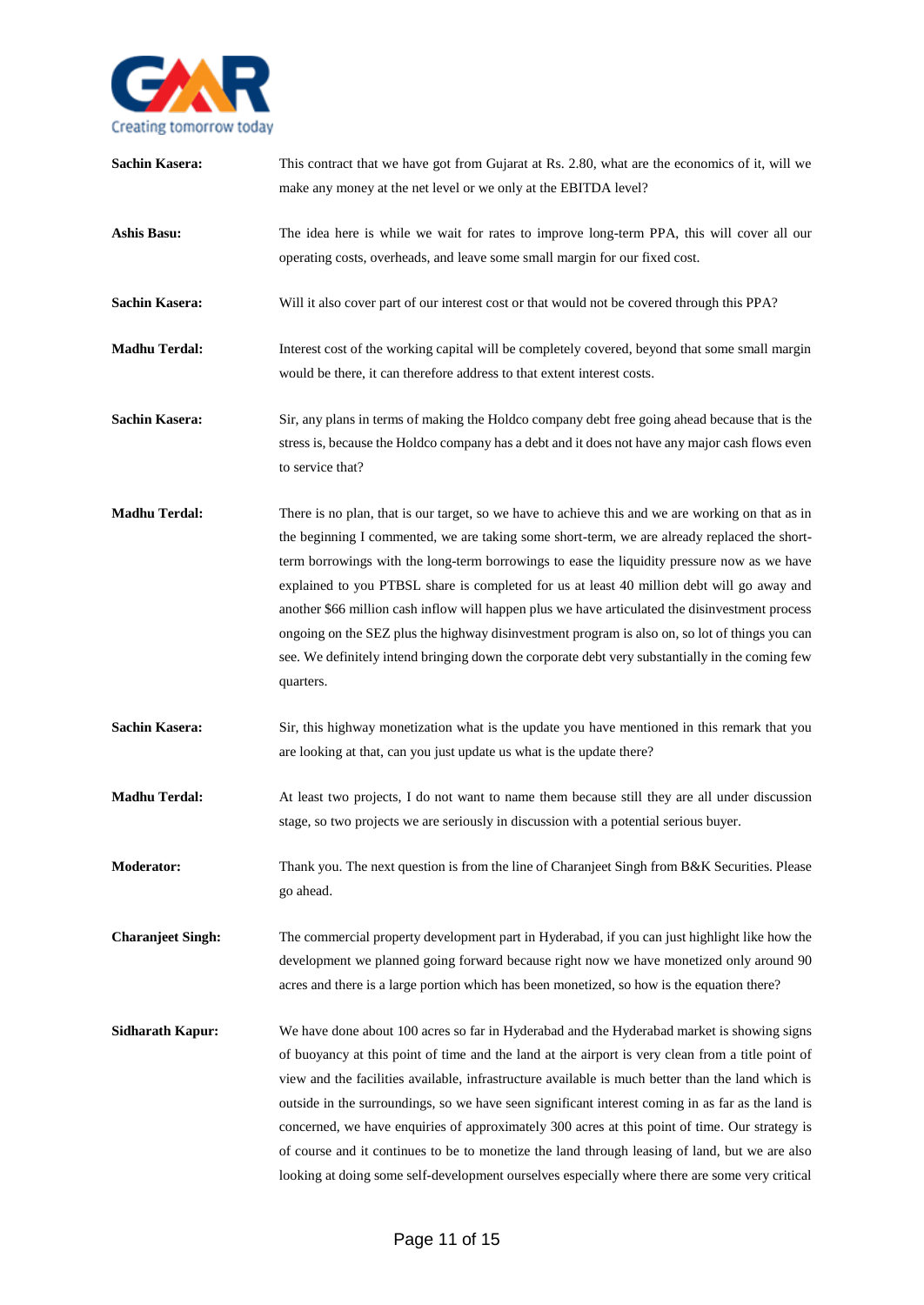

anchor tenants an example being Amazon for which we have built one of the largest fulfillment centers and given it to them on a very long-term lease, so the strategy would be to do bit of selfdevelopment to create excitement and interest in the infrastructure available at the airport and use that to attract other tenants to come in who may take land and develop it themselves, and whatever we do a self-development, the plan would be to say divest it after if the rental stabilizes either through a REIT or to some other investors and move the cycle into the next phase, so Hyderabad net-net I think we will see in the next couple of years fairly accelerated movement on the monetization.

- **Charanjeet Singh:** Sir, Delhi International Airport while second phase we have done with Bharti Realty any further plans of which you can highlight in the commercial property development?
- **Sidharath Kapur:** There are further plans, we have now done a complete master planning for real estate and here through there will be some self-development which we are looking at on a very small scale, which will be cycled out. We will do a construction, we may then exit it once the rental stabilizes, but primarily the monetization of the next phase is now will be over the next two to three years, will be towards office and maybe little bit of hospitality.
- **Charanjeet Singh:** Sir, if you can help us also give your perspective on the hydro project pipeline, while we are investing right now in Bajoli Holi, what is your view on the other hydro projects which we have under our pipeline, so we plan to invest in them in the near future or how?
- **Ashis Basu:** Bajoli Holi as you are already aware the other big projects which we have in Nepal is upper Karnali which is a 900 megawatts project. The good thing about it is that we have an MoU with Bangladesh for sale of 500 megawatts. The PPA is already under discussion. The idea is once the project becomes bankable and valuable, we will have the ability to monetize it. We will look at monetizing this opportunity once the project becomes valuable.
- **Charanjeet Singh:** Sir, on this Delhi International Airport, what would be the timeline as the ruling has been reserved as of now, when we could see the outcome for the specific resolution which we have filed for?
- **Sidharath Kapur:** You are talking about the tariff issue?
- **Charanjeet Singh:** Yes.
- **Sidharath Kapur:** As I mentioned in response to an earlier question, we expect the orders from TDSAT in the second half of December and of course based on those orders and to the extent they are positive, we will have to go back to the regulator AERA and ask for a recalculation and reset of the charges, which may take may be two to three months, but the timeline expected is not very long.
- **Charanjeet Singh:** Sir, the last question from my side will be on the deleveraging part this again highlights I know you have talked about monetization of certain assets, but by the end of FY '19, how we see the debt overall at the corporate level going down for the company?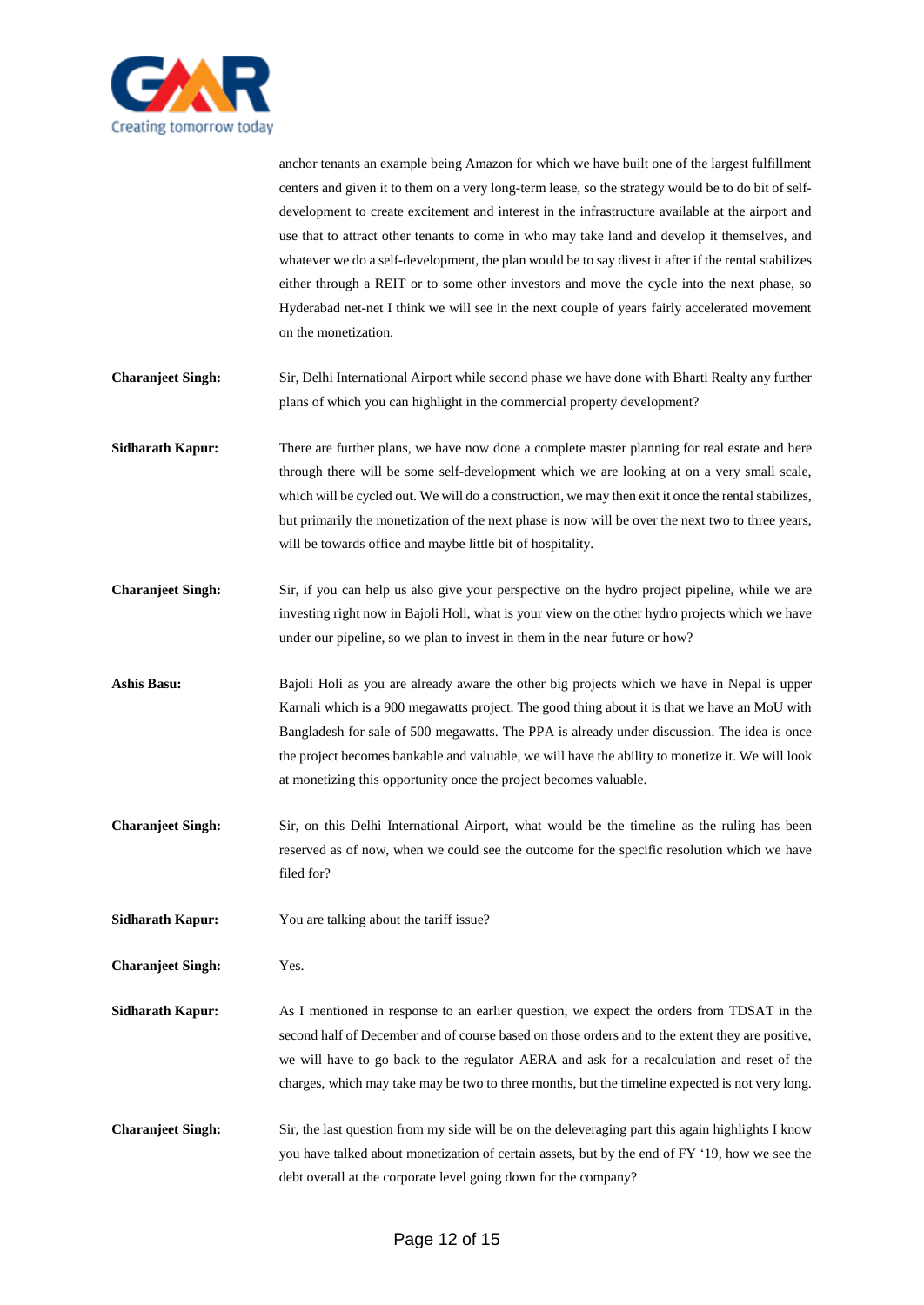

| <b>Madhu Terdal:</b>    | I would request you to give us at least another one or two quarters, so that we can pinpoint and<br>put a number because otherwise it will be little premature to say, lot of developments are<br>happening, I am unable to put a number and say, yes, this is what will happen, but I can only tell<br>you that during the next few quarters there will be a significant reduction should happen.                                                                                                                                                                                                                                                                                                                                                                                                                                                                                               |
|-------------------------|--------------------------------------------------------------------------------------------------------------------------------------------------------------------------------------------------------------------------------------------------------------------------------------------------------------------------------------------------------------------------------------------------------------------------------------------------------------------------------------------------------------------------------------------------------------------------------------------------------------------------------------------------------------------------------------------------------------------------------------------------------------------------------------------------------------------------------------------------------------------------------------------------|
| <b>Moderator:</b>       | Thank you. The next question is from the line of Aditya Mongia from Kotak Securities. Please<br>go ahead.                                                                                                                                                                                                                                                                                                                                                                                                                                                                                                                                                                                                                                                                                                                                                                                        |
| <b>Aditya Mongia:</b>   | The first one is on Delhi Airport, just want to get a sense that from an operating expenditure<br>perspective, the number this quarter was about 310 crores for the second quarter, is it expected<br>that this run rate is going to continue, I feel so in the light of the full-year number last year being<br>less than 1000 crores last year?                                                                                                                                                                                                                                                                                                                                                                                                                                                                                                                                                |
| <b>GRK Babu:</b>        | The expenditure especially has gone up because of the Ind-AS adjustments and there is exchange<br>difference about Rs. 70 crores, otherwise, we are maintaining the same level of expenditure as<br>earlier.                                                                                                                                                                                                                                                                                                                                                                                                                                                                                                                                                                                                                                                                                     |
| <b>Sidharath Kapur:</b> | Some expenses have increased because of operationalization of T2, but the biggest increase is<br>mainly because of the exchange difference of about 70 crores and that is not a recurring item, it<br>will depend on the movement.                                                                                                                                                                                                                                                                                                                                                                                                                                                                                                                                                                                                                                                               |
| <b>Aditya Mongia:</b>   | So 70 crores is something that you are saying is dependent on exchange, may not continue<br>incrementally is what you are saying?                                                                                                                                                                                                                                                                                                                                                                                                                                                                                                                                                                                                                                                                                                                                                                |
| <b>Management:</b>      | Yes, because part of the, we have hedged our dollar borrowing, so the impact of that comes in<br>the cost and the positive side of the hedge comes below the line.                                                                                                                                                                                                                                                                                                                                                                                                                                                                                                                                                                                                                                                                                                                               |
| <b>Aditya Mongia:</b>   | The second question was more on the power side, you had highlighted that for the Rajahmundry<br>plant the 18 month period has elapsed now, I just want to get a sense from you, bad question,<br>but what is the best case and the worst case scenario for that project from our perspective versus<br>where things are today?                                                                                                                                                                                                                                                                                                                                                                                                                                                                                                                                                                   |
| <b>Madhu Terdal:</b>    | Basically, as I explained to you we are seriously engaging with the lenders. The best-case<br>scenario, we are working out couple of options including a deep restructuring. From all accounts,<br>it is expected that the gas situation should improve in the next 24 months, so obviously the gas<br>plants are going to provide a very attractive opportunity. As you know, very substantial<br>renewable portfolio is being added to the country's capacity, so the gas-based plants are going<br>to provide a real backbone to make this renewable platform successful, so definitely there is very<br>good business case for the gas plants. Now, how this will take shape, I think within the next one<br>quarter will decide, but I can only say that definitely the gas plants have got a very good future.<br>It may take some time, but definitely they will have a very good future. |
| <b>Aditya Mongia:</b>   | Worst case scenario for this plant?                                                                                                                                                                                                                                                                                                                                                                                                                                                                                                                                                                                                                                                                                                                                                                                                                                                              |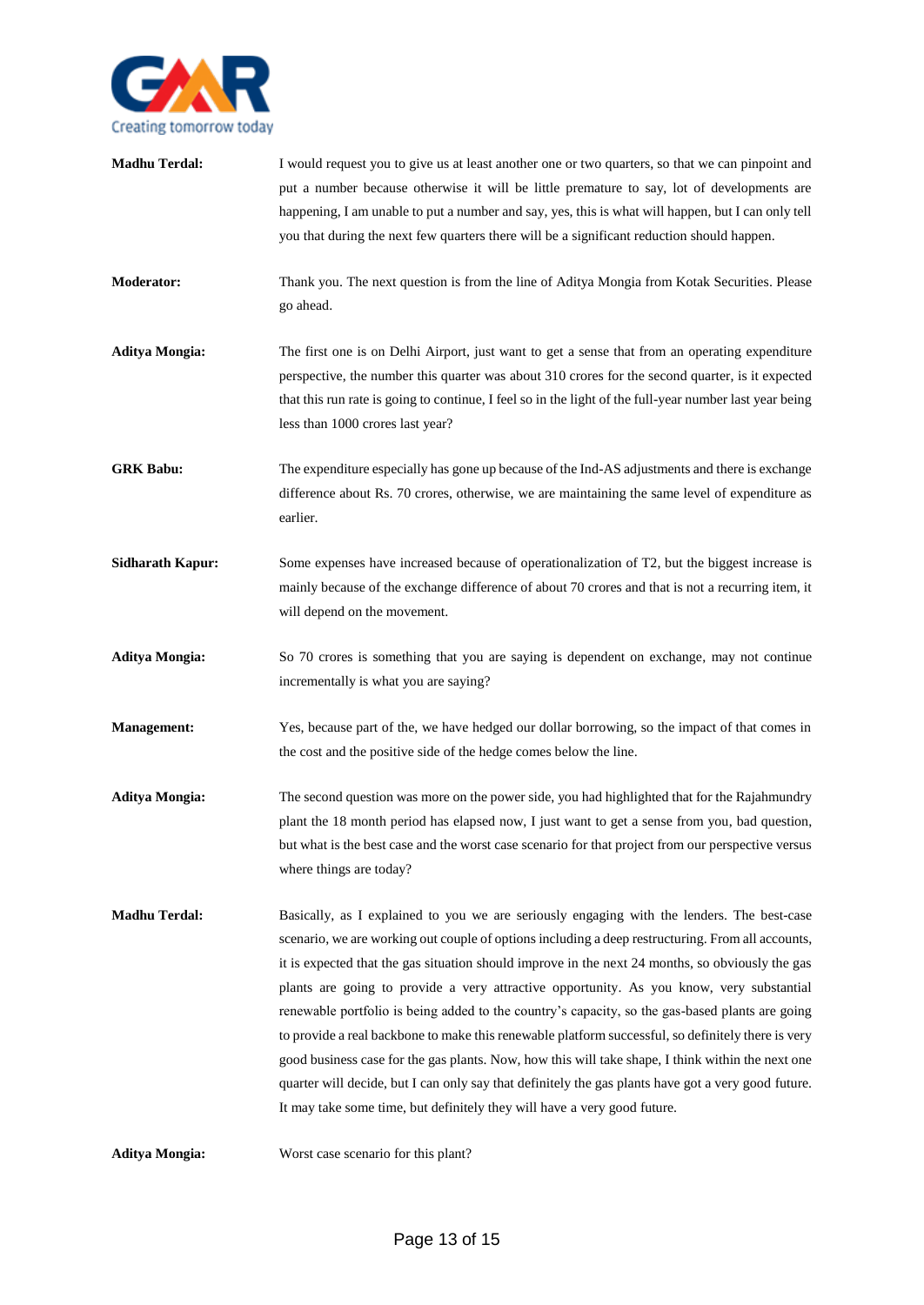

**Madhu Terdal:** The worst-case scenario well let us wait. As I told you, we are very optimistic and we are hoping perhaps even by the time we have our next quarter call, you can be sure that there will be some sort of a solution, so let us not talk about the worst case. I can say that it will be an optimum case, if not the best case, it will be an optimum case.

- **Ashis Basu:** In fact if you see the National Energy Policy also they have mentioned about gas power projects and their role in integrating the renewable into the grid, so how to revive this gas-based power plants, is also something which is engaging the policymakers currently. Besides banks, we are also engaging with policymakers in this respect and there is a realization that this gas-based projects would be required to maintain balance the grid because it can ramp up or down at a rate to balance the grid which coal-based power cannot. Further, if you see in India nearly 79% of the generation is through coal, so coal non-availability as was seen recently or reduced availability has a huge impact on tariff. NTPC is buying gas at \$10 today to run its gas-based power plants to meet the demand supply, so gas-based plants have a future. Government actually has held meetings for revival of gas plants, have taken inputs, and it is a generic issue 11,000 megawatts have totally stranded, capital already invested, so we hope a resolution will come as our group CFO told in the coming quarter by way of a policy outcome.
- **Aditya Mongia:** My last question is on the airport side that the holding company level, which is their regarding non-equity investments by certain sort of investors and that being converted into equity, if I were to be asking a similar question of the worst case and the best case over here, any input from your side will be useful. I understand that there are lots of ifs and buts over here, that is why I am asking the worst in this case?
- **Sidharath Kapur:** As I also responded earlier, it is a complex matter and there can be multiple worst and best cases, and it becomes very difficult to give any forward-looking statement on this.
- **Aditya Mongia:** Does it impact in any way our plans to expand into more and more airports from funding perspective?
- **Sidharath Kapur:** No, it does not.
- **Moderator:** Thank you. The next question is from the line of Sachin Kasera from Lucky Investment Managers. Please go ahead.
- **Sachin Kasera:** Sorry to again bring back the question by the previous participant on the ongoing matter with the investors in the Airport Holdco, if I believe last quarter you had mentioned that our case was something not exactly but something similar to the Tata-Tele case, which now seems to have got resolved, so post that do you think our case should also move little forward especially with RBI and we could hopefully see some resolution in the next one to two quarters?
- **Sidharath Kapur:** Firstly, it is not similar absolutely to the Tata-Docomo case. Tata-Docomo case has been quite different, our case is quite different. In Tata-Docomo case there was purchase of equity straight away at less than fair value. In our case it is different and in our case the matter is pending before